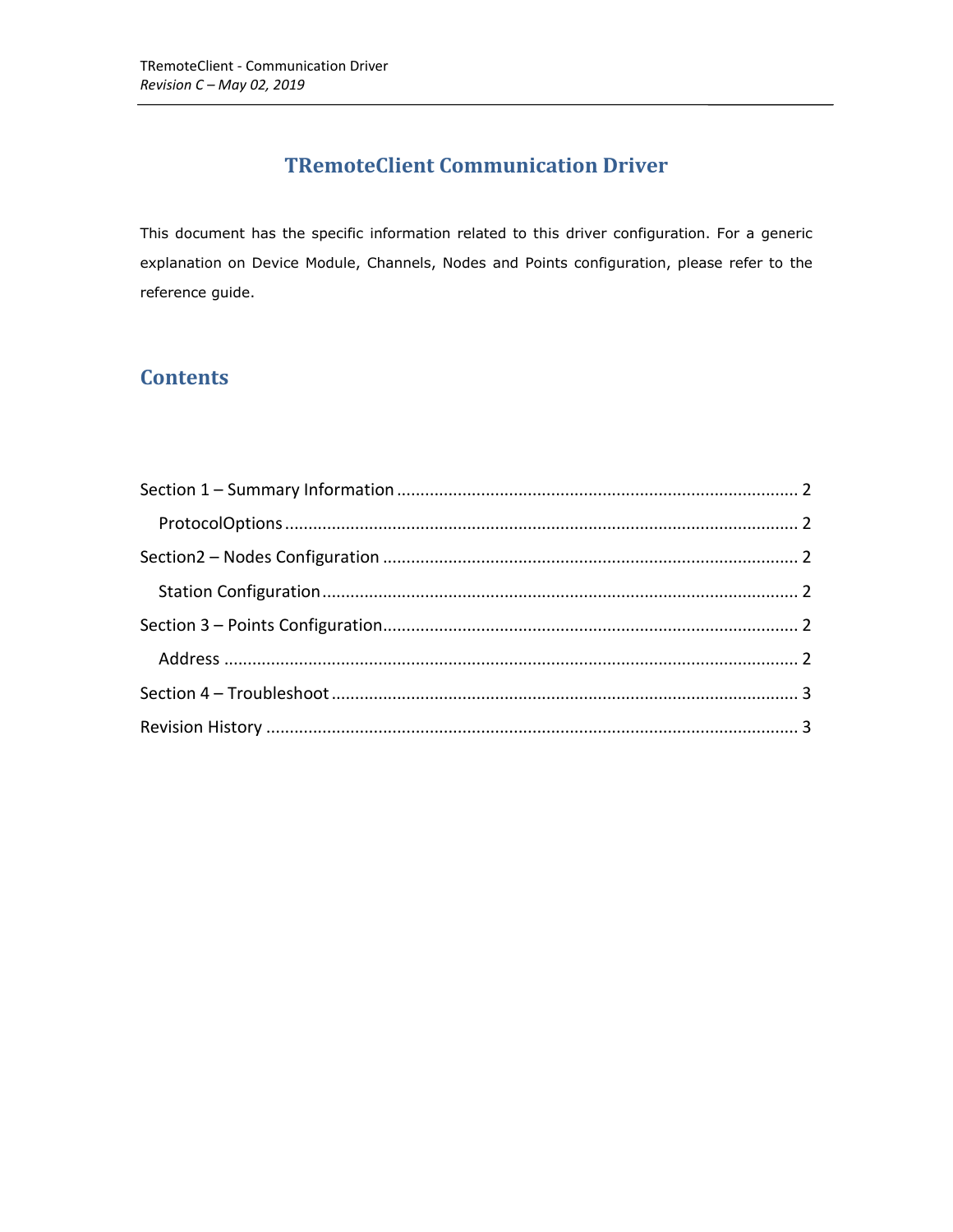### <span id="page-1-0"></span>**Section 1 – Summary Information**

**Communication Driver Name**: TRemoteClient **Implementation DLL**: T.ProtocolDriver. TRemoteClient.dll **Protocol**: Proprietary **Interface**: TCPIP / WCF **PC Hardware requirements**: Ethernet board

#### <span id="page-1-1"></span>**ProtocolOptions**

**TagHistorian:** Defines if the historical data will be recovered from remote server.

<span id="page-1-2"></span>**TagProperties**: Defines the other tag properties beyond Value, Quality and Timestamp.

### **Section2 – Nodes Configuration**

#### <span id="page-1-3"></span>**Station Configuration**

**Stations syntax:** < Host > ; < Port >;[UserName];[UserPassword];[WindowsAuthentication]

Where :

< Host > = IP Address of Server system < Port > = TCP/IP port of Server system

[UserName] = user name with ClientStart permission in Server system. Optional parameter. Default value is the startup user.

[UserPassword] = password for the user. Optional parameter. Default value is the startup user.

[TRemoteClient: Created "WindowsAuthentication" option

<span id="page-1-4"></span>E.g.: 192.168.1.1; 3101

### **Section 3 – Points Configuration**

#### <span id="page-1-5"></span>**Address**

The syntax for the TRemoteClient communication points are:

*<ServerTagName>*